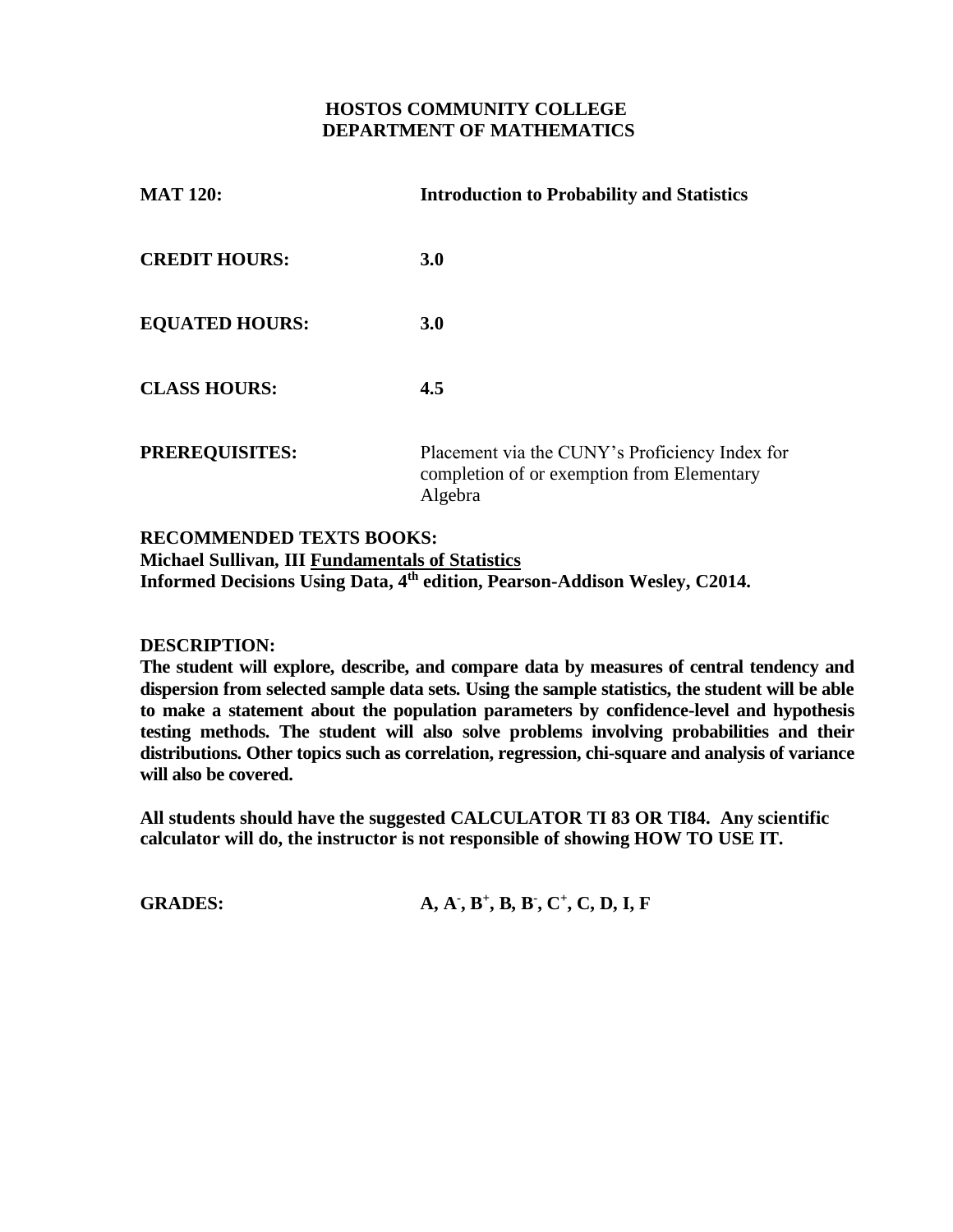## **STUDENT LEARNING OUTCOMES:**

- 1. Identify and understand proportions, truth tables, fallacies, inductive and deductive arguments and apply logically valid arguments to everyday situations.
- 2. Interpret and draw appropriate inferences from quantitative representations of data in numerical, chart or tabular form. This includes summarizing data by constructing frequency distributions, histograms, stem and leaf plots, box plots, pie charts or Pareto charts.
- 3. Use numerical and statistical methods as well as techniques from probabilities to reason statistically; i.e., to draw accurate conclusions and correctly interpret patterns of data sets. This includes measures of center, spread or variation, combining probabilities, estimation procedures, hypothesis testing, correlation, regression and analysis of variance.
- 4. Represent quantitative problems expressed in natural language in a suitable statistical format and techniques.
- 5. Effectively communicate quantitative analysis or solutions to mathematical problems in written or oral form. This involves understanding and using the basic language and tools of statistics such as fundamental definitions with some very basic principles to attain statistical literacy.
- 6. Evaluate solutions to problems for reasonableness using a variety of means, including informed estimation. This includes estimation procedures, hypothesis tests and testing the goodness of fit of linear models to represent data sets.
- 7. Apply statistical methods to model and analyze problems in other fields of study including economics, social sciences, education, political science, health, etc.

## **Performance Objectives:**

At the end of the course, the student should be able to do the following:

- A. Categorize statistical studies as either descriptive or inferential
- B. Difference between population and samples in an inferential study, compare and contrast different sampling methods.
- C. Categorize variables as either qualitative or quantitative, and discrete or continuous.
- D. Generate and interpret frequency distributions and graphs representing data sets.
- E. Get and interpret descriptive measures of univariate data sets for both samples and populations. Also differentiate between a parameter and a statistic.
- F. Be familiar with and use the basic definitions and rules of probability theory.
- G. Study binomial, normal, and Student's t-random variables and their probability distributions.
- H. Decide the sampling distribution of the mean for either a normally distributed variable or a variable that is not normally distributed, and state and apply the central limit theorem.
- I. Apply the normal or the Student's t-distribution to estimate population parameters and conduct hypothesis tests.
- J. Perform hypothesis and create confidence intervals for standard deviation of a normally distributed random variable using chi-square distribution.
- K. Apply the chi-square goodness-of-ft test to make inferences about a distribution of a qualitative variable or discrete quantitative variable.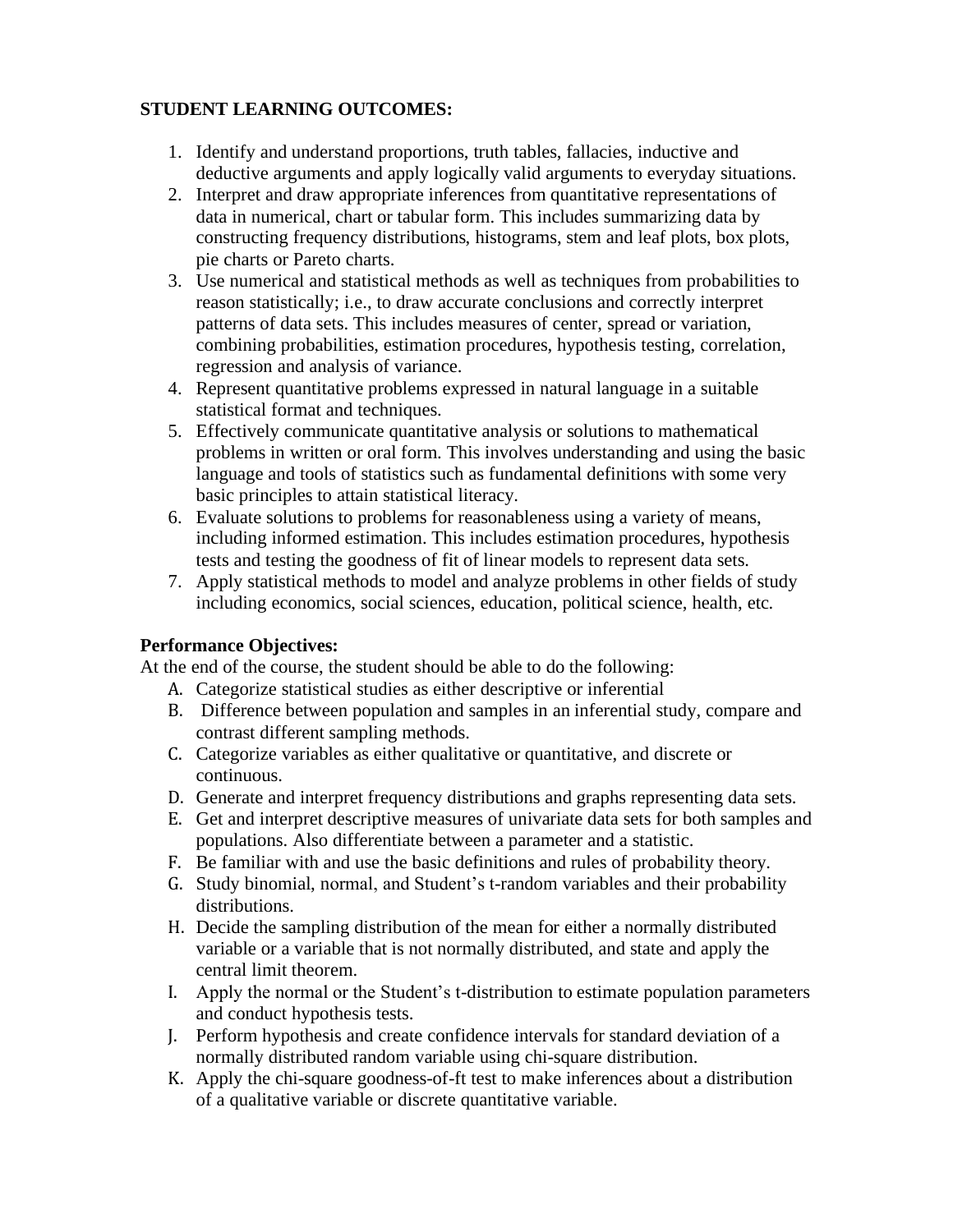## **Instructional Objectives:**

The expectations of the instructor are as follow:

- A. Explain the nature of statistics
- B. Show how data sets, tables, graphical displays and descriptive measures can be used.
- C. Explain the binomial, normal and Student's t-distributions and explain how they can be applied to estimate population parameters and conduct hypothesis tests. Clarify the assumptions and limitations of the statistical techniques that are based on these distributions.
- D. Establish the basic concepts of probability and the rules that apply to the probability of both simple and compound events
- E. Establish the concepts of correlation and regression; explain the interpretation of the slope, correlation coefficient, and coefficient of determination, and the use of regression equation to make predictions.
- F. Introduce to the student the basic understanding of the hypothesis testing procedure and theory estimation.
- G. Offer a general examination of hypothesis testing, which will include the following:
	- Formulation of hypothesis
	- Purpose of decision rules for given significance levels
	- Testing Procedure (Ex: use of normal, t-distribution, chi-square distribution, F-distribution)
	- Analysis of Type I and II errors
- H. Have the student familiarize itself with one-way analysis of variance method for testing more than two population means (ANOVA)

## Attendance:

- A. Students are required to attend all class meetings
- B. Student is responsible for all class information, materials, and assignments
- C. Student should check with the college catalog to find the terms and conditions under which a WU, incomplete, or and F grade may be given by the instructor

#### **Course Student Learning Outcomes SLO and Pathways Learning Outcomes (Mathematical and Quantitative Reasoning Outcomes) LO**

| Interpret and draw appropriate inferences from              | LO1: Interpret and draw      |  |  |
|-------------------------------------------------------------|------------------------------|--|--|
| quantitative representations of data in numerical, chart or | appropriate inferences       |  |  |
| tabular form.                                               | from quantitative            |  |  |
| Unit Test #1 Summarizing data by constructing               | representations, such as     |  |  |
| frequency distributions, histograms, stem and leaf plots,   | formulas, graphs, or tables. |  |  |
| box plots, pie charts or Pareto charts.                     |                              |  |  |
| Final Exam: construction of histogram - frequency           |                              |  |  |
| distribution                                                |                              |  |  |
| Use numerical and statistical methods as well as            | LO2: Use algebraic,          |  |  |
| techniques from probabilities to reason statistically       | numerical, graphical, or     |  |  |
| Test 1/2Midt/Final: Measures of center, spread or           | statistical methods to draw  |  |  |
| variation, Correlation and Regression Analysis              | accurate conclusions and     |  |  |
|                                                             | solve mathematical           |  |  |
|                                                             | problems.                    |  |  |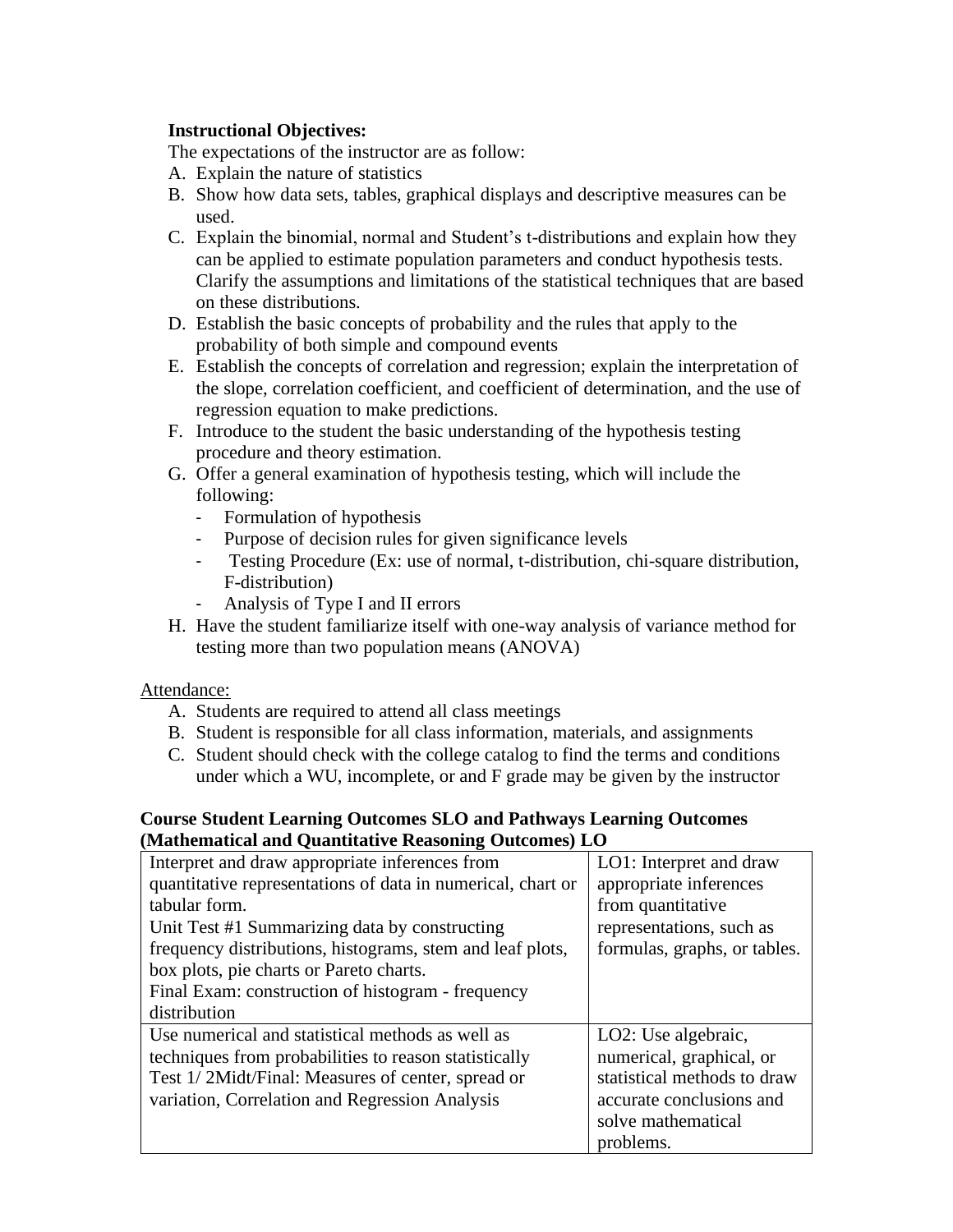| Test 2Midt/3/Final: probabilities, estimation procedures,                                                          |                             |
|--------------------------------------------------------------------------------------------------------------------|-----------------------------|
| Test 3/Final: hypothesis testing, confidence intervals,                                                            |                             |
| correlation, and regression and analysis of variance.                                                              |                             |
|                                                                                                                    |                             |
|                                                                                                                    |                             |
| Represent quantitative problems expressed in natural                                                               | LO3: Represent              |
| language in a suitable statistical format and techniques.                                                          | quantitative problems       |
| Unit Test #1, 2Midt, 3 and Final                                                                                   | expressed in natural        |
| Histogram, Frequency Distribution, Number summary,                                                                 | language in a suitable      |
| Measures of Central Tendency- Mean and Standard                                                                    | mathematical format.        |
| deviation of data                                                                                                  |                             |
| Effectively communicate quantitative analysis or                                                                   | LO4: Effectively            |
| solutions to mathematical problems in written or oral                                                              | communicate quantitative    |
| form. This involves understanding and using the basic                                                              | analysis or solutions to    |
| language and tools of statistics such as fundamental                                                               | mathematical problems in    |
| definitions with some very basic principles to attain                                                              | written or oral form.       |
| statistical literacy.                                                                                              |                             |
| Unit Test #1, 2Midt, 3 and 4 and Final                                                                             |                             |
| This includes summarizing data by constructing                                                                     |                             |
| frequency distributions, histograms, stem and leaf plots,                                                          |                             |
| box plots, pie charts or Pareto charts. Probability,                                                               |                             |
| Correlation-Regression, Confidence Intervals and                                                                   |                             |
| <b>Hypothesis Testing</b>                                                                                          |                             |
|                                                                                                                    |                             |
|                                                                                                                    | LO5: Evaluate solutions to  |
| Evaluate solutions to problems for reasonableness using<br>a variety of means, including informed estimation. This | problems for                |
| includes estimation procedures, hypothesis tests and                                                               | reasonableness using a      |
| testing the goodness of fit of linear models to represent                                                          | variety of means, including |
| data sets. Unit Test #1, 2midt, 3 and Final                                                                        | informed estimation.        |
| Test 1. Intervals about the mean of a normal distribution                                                          |                             |
| through Empirical Rule                                                                                             |                             |
| Test 2Midt/3/Final Confidence Interval using critical z                                                            |                             |
| values/Calculator                                                                                                  |                             |
| Test 3/Final: Hypothesis Testing                                                                                   |                             |
| Test 2Midt/Final: Regression- Analysis- Correlation                                                                |                             |
| Apply statistical methods to model and analyze problems                                                            | LO6: Apply mathematical     |
| in other fields of study including economics, social                                                               | methods to problems in      |
| sciences, education, political science, health, etc. (Unit                                                         | other fields of study.      |
| Test #1 Data Tables & Charts, Measure of central                                                                   |                             |
| tendency – Business, Economics – Psychology & Life                                                                 |                             |
| Sciences and Science                                                                                               |                             |
| Test 2: Regression Analysis & Correlation–Business,                                                                |                             |
| Economics – Education- Psychology & Life Science and                                                               |                             |
| Science                                                                                                            |                             |
| Test 3& Final: Hypothesis Testing & Confidence                                                                     |                             |
| Intervals: – Business, economics – psychology and                                                                  |                             |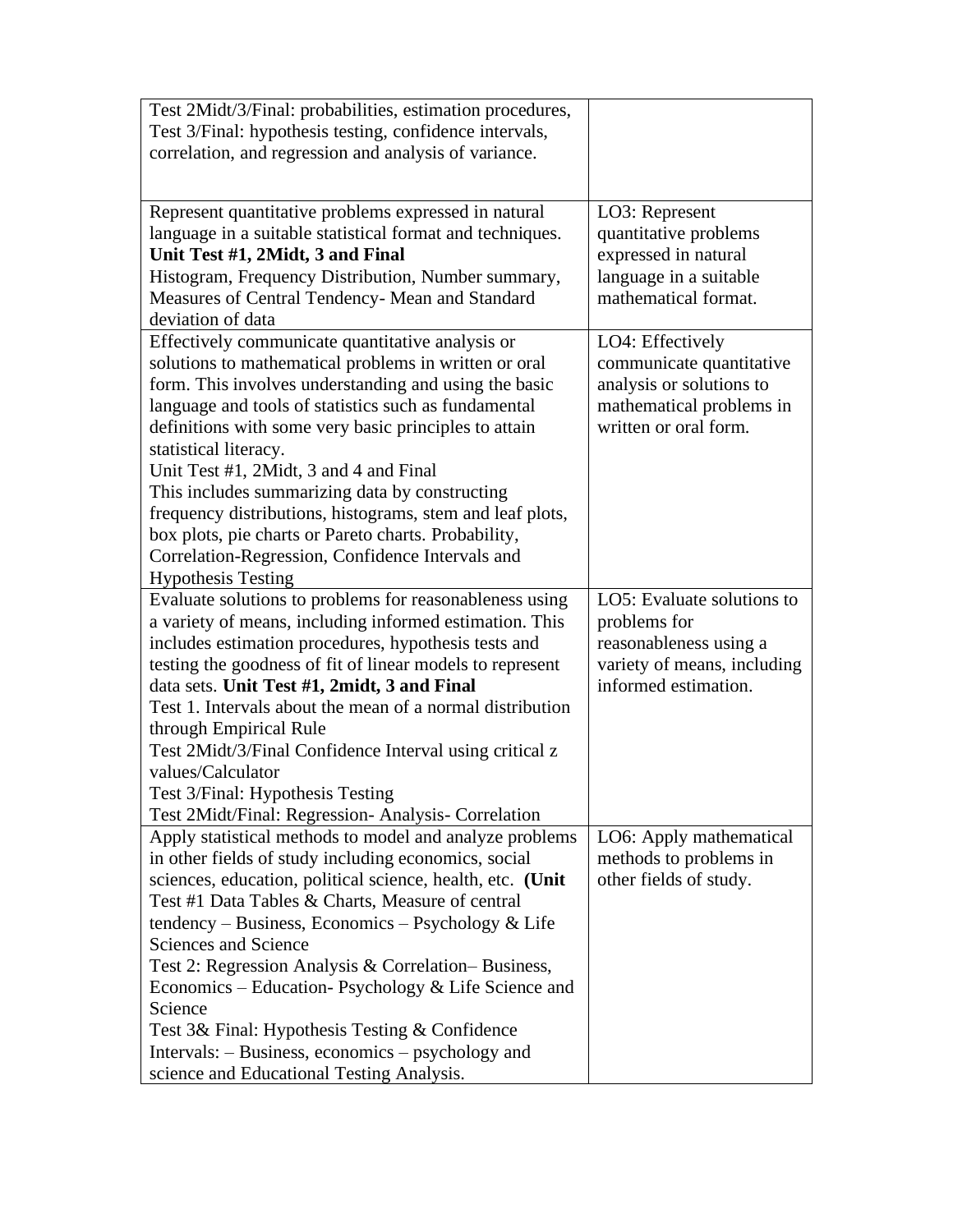## **MATH 120 COURSE OUTLINE**

| <b>LESSONS</b> | <b>TOPIC</b>                                                                                            | <b>SECTIONS</b> | PTRB<br>$\Omega$ | <b>HOMEWORK</b>                     |
|----------------|---------------------------------------------------------------------------------------------------------|-----------------|------------------|-------------------------------------|
| $\mathbf{1}$   | <b>Introduction to the Practice of Statistics</b>                                                       | 1.1             | $2. - 14$        | 7, 15, 23,<br>31,45,51              |
|                | Simple Random Sampling                                                                                  | 1.3             | $22 - 29$        | 7, 11                               |
|                | Other effective Sampling Methods                                                                        | 1.4             | $30 - 37$        | 13, 25, 27                          |
| $\mathfrak{2}$ | <b>Bias in Sampling</b>                                                                                 | 1.5             | $38 - 44$        | 17, 19                              |
| 3              | Organizing Qualitative Data                                                                             | 2.1             | $63 - 77$        | 3, 5, 11, 13, 21                    |
| 4              | Organizing Quantitative Data: The Popular Displays                                                      | 2.2             | $77 - 99$        | 7, 9, 11, 13, 33, 35,<br>39, 41, 47 |
| 5              | Organizing Quantitative Data: The Popular Displays                                                      | 2.2             | $77 - 99$        | 7, 9, 11, 13, 33, 35,<br>39, 41, 47 |
| 6              | Measures of Center Tendency: Mean, Median, and Mode                                                     | 3.1             | $117 - 130$      | 17, 21, 27, 29, 33,<br>47,          |
| $\overline{7}$ | Measures of Dispersion: Range, Standard Deviation,<br>Variance, Empirical Rule, and Chebyshev's Theorem | 3.2             | $130 - 146$      | 5, 7, 11, 23, 31                    |
| 8              | Measures of Central Tendency and Dispersion from<br>grouped Data                                        | 3.3             | $147 - 153$      | 1, 3, 5                             |
| 9              | Measures of Position and Outliers: Z-score, Percentiles,<br>Quartile, and Outliers.                     | 3.4             | $153 - 162$      | 7, 21, 19, 25                       |
|                | The Five-Number Summary and Boxplots                                                                    | 3.5             | $163 - 170$      | 3, 5, 7, 11                         |
| 10             | <b>REVIEW TEST 1</b>                                                                                    |                 |                  |                                     |
| 11             | Test #1 CHAPTER 2 and 3 (1hour and 15 min Exam)                                                         |                 |                  |                                     |
| 12             | Scatter plot Diagrams and Correlation                                                                   | 4.1             | 178 - 194        | 9, 13, 17, 19                       |
| 13             | Least-Squares Regression: Find the Least-squares<br>regression Line                                     | 4.2             | 194 - 207        | 7, 9, 11, 13                        |
| 14             | The Coefficient of Determination                                                                        | 4.3             | $208 - 214$      | 5, 7, 11                            |
| 15             | <b>Probability Rules</b>                                                                                | 5.1             | $233 - 246$      | 7, 11, 19, 29, 31,<br>35            |
| 16             | The addition rule and Complements                                                                       | 5.2             | $247 - 253$      | 13, 19, 31, 41, 43,<br>45           |
| 17             | Independence and the Multiplication Rule                                                                | 5.3             | $253 - 264$      | 13, 17, 19, 27, 23                  |
| 18             | Conditional Probability and the General Multiplication<br>Rule                                          | 5.4             | $264 - 274$      | 13, 17, 19, 21, 29                  |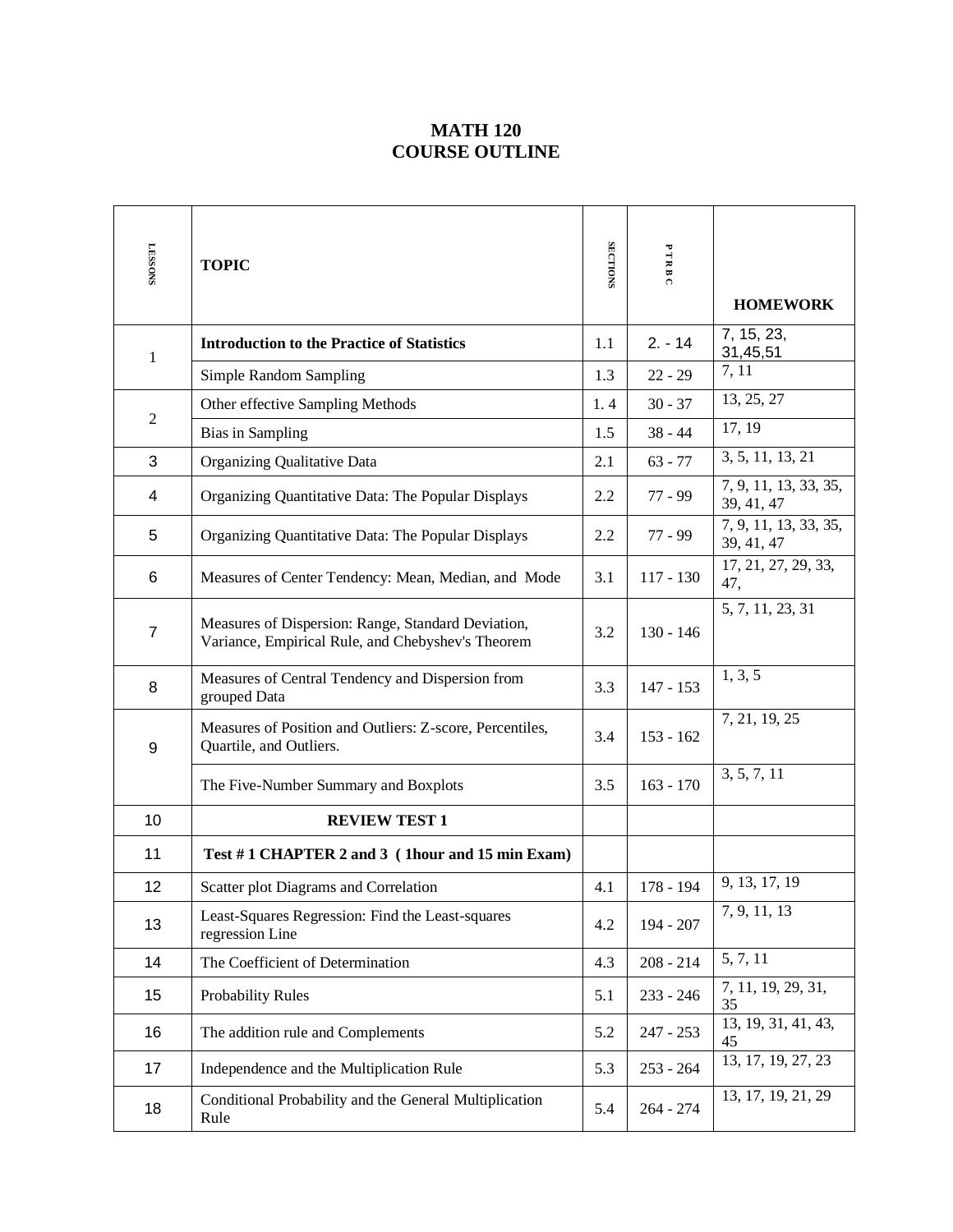| 19 | <b>Counting Techniques</b>                                                                                                        | 5.5  | $274 - 285$ | 31, 33, 51, 55, 59,<br>61                 |
|----|-----------------------------------------------------------------------------------------------------------------------------------|------|-------------|-------------------------------------------|
| 20 | Discrete Random Variables: Probability Distribution:<br>Mean, Standard Deviation, and Variance                                    | 6.1  | 298 - 309   | 9, 11, 13, 19, 27,<br>33                  |
| 21 | The Binomial Probability Distribution: Find probability<br>using binomial distribution, mean, standard deviation, and<br>variance | 6.2  | $309 - 323$ | 29, 35, 41, 43, 53                        |
| 22 | <b>Departmental Midterm Test 2 Review</b>                                                                                         |      |             |                                           |
| 23 | Departmental Midterm Test 2 chapter 2 - 6                                                                                         |      |             |                                           |
| 24 | Properties of the Normal Distribution                                                                                             | 7.1  | 329 - 337   | 17, 31, 35                                |
| 25 | Applications of the Normal Distribution                                                                                           | 7.2  | 338 - 349   | 7, 9, 11, 13, 15, 17,<br>19, 39, 47, 49   |
| 26 | The Normal Approximation to the Binomial Probability<br>Distribution                                                              | 7.4  | $356 - 360$ | 21, 23                                    |
| 27 | Distribution of the Sample Mean: The Central Limit<br>Theorem                                                                     | 8.1  | $366 - 379$ | 9, 15, 19, 25                             |
| 28 | Distribution of the Sample Proportion                                                                                             | 8.2  | 379 - 385   | 7, 17, 33                                 |
| 29 | Estimating a Population Proportion                                                                                                | 9.1  | $390 - 403$ | 11, 13, 15, 17, 21,<br>25, 27, 33         |
| 30 | <b>Estimating a Population Mean</b>                                                                                               | 9.2  | $405 - 419$ | 27, 15, 17, 19, 29,<br>31, 45, 47         |
| 31 | The Language of Hypothesis Testing                                                                                                | 10.1 | 428 - 436   | 11, 13, 15, 17, 21,<br>25, 37             |
| 32 | Hypothesis Tests for a Population Proportion                                                                                      | 10.2 | $436 - 448$ | 7, 9, 13, 19, 21, 23,<br>27, 37           |
| 33 | Hypothesis Tests for a Population Mean                                                                                            | 10.3 | 449 - 458   | 1, 3, 5, 7, 9, 13, 17,<br>21, 23, 27, 31, |
| 34 | <b>REVIEW FOR TEST 3</b>                                                                                                          |      |             |                                           |
| 35 | TEST 3 CHAPTER 7, 8, 9 AND 10                                                                                                     |      |             |                                           |
| 36 | <b>Inference About Two Population Proportions</b>                                                                                 | 11.1 | $468 - 482$ | 3, 19, 23, 33                             |
| 37 | Inference About Two Means: Dependent Samples and                                                                                  | 11.2 | 483 - 493   | 7, 11                                     |
|    | Inference About Two Means: Independent Samples                                                                                    | 11.3 | 493 - 505   | 13, 15                                    |
| 38 | Goodness-of-Fit Test and Test for Independence                                                                                    | 12.1 | $516 - 527$ | 11, 21                                    |
|    | The Homogeneity of Proportions                                                                                                    | 12.2 | $527 - 542$ | 7, 15                                     |
| 39 | Testing the Significance of the Least-Squares Regression<br>Model                                                                 | 12.3 | 542 - 556   | 17, 19                                    |
|    | Confidence and Perdition Intervals                                                                                                | 12.4 | 557 - 562   | 7, 9                                      |
| 40 | FINAL EXAM REVIEW                                                                                                                 |      |             |                                           |
| 41 | <b>FINAL EXAM REVIEW</b>                                                                                                          |      |             |                                           |
| 42 | <b>FINAL EXAM REVIEW</b>                                                                                                          |      |             |                                           |
| 43 | DEPARTAMENTAL FINAL EXAM ALL<br>CHAPTER 2 - 12 (2 HOURS AND 30 MINUTES)                                                           |      |             |                                           |